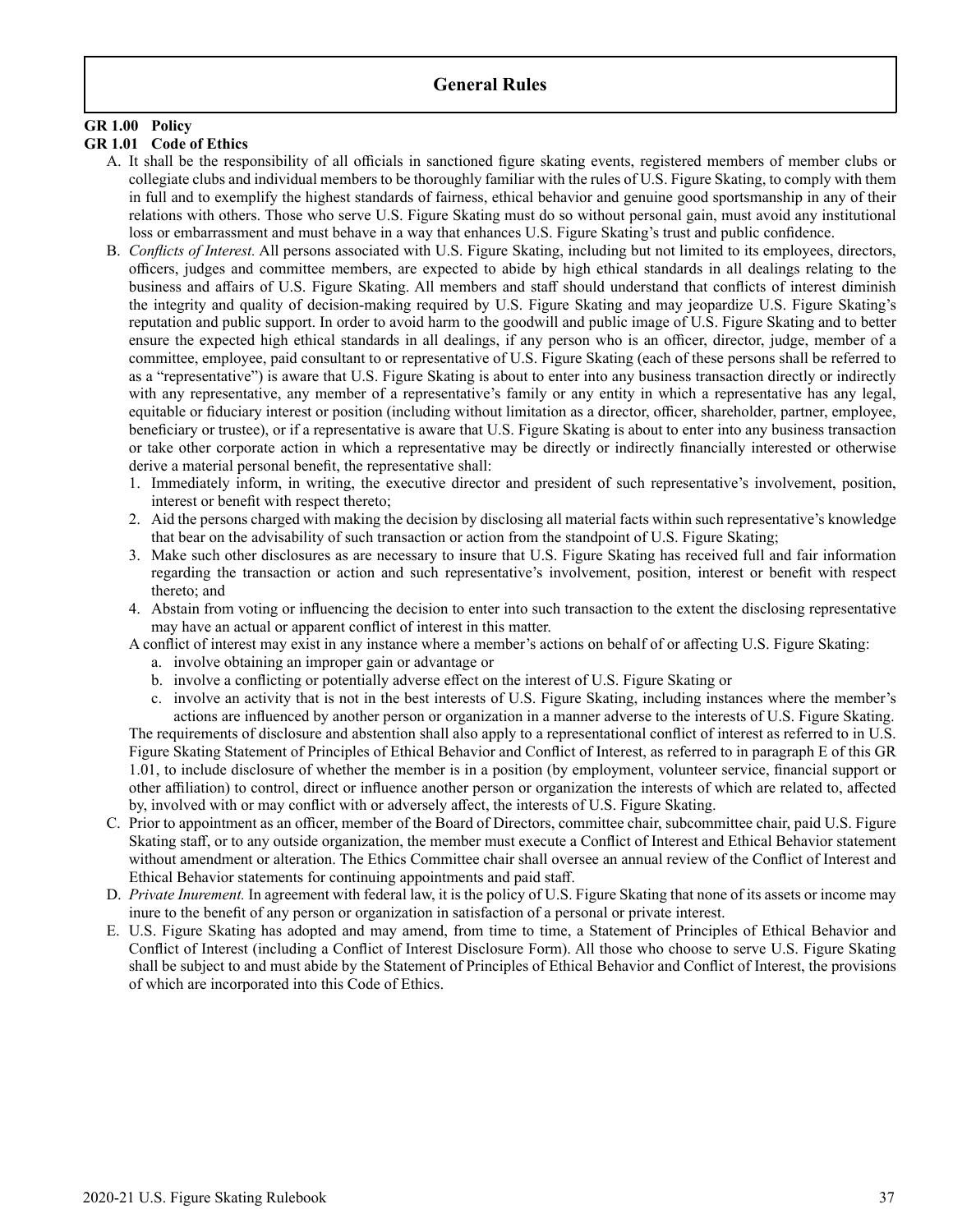### **GR 1.02 Code of Conduct**

The following code of conduct applies to all participants in activities hosted, supported, sponsored or engaged in by U.S. Figure Skating including but not limited to competitions, exhibitions and training camps:

I recognize that my participation in all activities hosted, supported, sponsored or engaged in by U.S. Figure Skating, including but not limited to competitions, exhibitions and training camps, is an honor and privilege that carries certain responsibilities. I agree to fully abide by the rules and guidelines set forth by U.S. Figure Skating or its properly designated agents. As a precondition to participation in activities hosted, supported, sponsored or engaged in by U.S. Figure Skating, I will adhere to the following tenets in good faith:

- A. I will exhibit the highest standards of fairness, ethical behavior and genuine good sportsmanship in all of my relations with others.
- B. I will not discriminate against any member or participant on the basis of race, color, religion, age, gender, gender identity, sexual orientation, national origin, or any other status protected by federal, state or local law, where applicable.
- C. I will not damage public or private property. I understand that I may be held financially responsible for damage deemed to be wantonly or willfully executed on my part, and that I may be subject to disciplinary action by U.S. Figure Skating.
- D. I will not use or possess illegal drugs, and I will not engage in criminal activity. I understand that, if I am found to use or possess illegal drugs, or if I am found to engage in any criminal activity during any activity hosted, supported, sponsored or engaged in by U.S. Figure Skating, I may be subject to criminal penalties as well as penalties imposed by U.S. Figure Skating.
- E. I will adhere to the rules of U.S. Figure Skating and the host organization at all activities hosted, supported, sponsored or engaged in by U.S. Figure Skating.
- F. I will comply with all applicable anti-doping rules including, but not limited to, ISU anti-doping rules.
- G. I will conduct myself in a manner not detrimental to the welfare of figure skating. I understand that my actions reflect on U.S. Figure Skating and the sport of figure skating both positively and negatively. I understand that if my acts, statements, or conduct are considered detrimental to the welfare of figure skating by the appropriate authority, I may be subject to penalties imposed by U.S. Figure Skating pursuant to GR 1.04.
- H. I understand that the penalties that may be imposed may include, but are not limited to, loss of future international selections, loss of financial support from U.S. Figure Skating and its Memorial Fund, and loss of participation in activities hosted, supported, sponsored or engaged in by U.S. Figure Skating.
- I. I understand that all disciplinary proceedings will be conducted pursuant to Article XXV, Section 1, of the U.S. Figure Skating bylaws, and that my rights and remedies are derived therefrom.
- **GR 1.03** U.S. Figure Skating will not tolerate or condone any form of harassment (including sexual harassment), misconduct, (including sexual, physical and emotional misconduct), bullying or hazing of any of its members including coaches, officials, directors, employees, parents, athletes and volunteers — or any other persons — while they are participating in or preparing for a figure skating activity or event conducted under the auspices of U.S. Figure Skating. The U.S. Figure Skating Policy Statement on Harassment and Abuse may be found in its entirety online at usfigureskating.org. Harassment of such nature between or among U.S. Figure Skating members must be reported to the chair of the Ethics, Grievance or SafeSport Committee as soon as is practicably possible, per rules ECR 2.00, GCR 2.00 and SFR 3.00.
	- A. If any form of child abuse is observed or suspected, the observer should immediately contact either local law enforcement or a public child welfare agency and make a report.
	- B. Any person who violates this rule, who fails to appropriately report or who makes a false report or otherwise violates U.S. Figure Skating's Policy on Harassment and Abuse will be subject to disciplinary action in accordance with Article XXV, Section 1, of the U.S. Figure Skating bylaws.
- **GR 1.04** Any person whose acts, statements or conduct violate the provisions of the preceding General Rules or otherwise violate the person's applicable duties and responsibilities to U.S. Figure Skating or whose acts, statements or conduct are otherwise considered detrimental to the welfare of figure skating is subject to the loss of the privilege of registration by U.S. Figure Skating in accordance with the procedure outlined in Article XXV, Section 1, of the U.S. Figure Skating bylaws relating to loss of membership privileges, suspension and expulsion.

# **GR 1.05 Retaliatory Conduct**

- A. Retaliatory conduct is prohibited toward any person who in good faith (i) reports, or bears witness to, an action that is a possible violation of the rules or bylaws of U.S. Figure Skating or (ii) participates in the grievance, disciplinary or SafeSport processes of U.S. Figure Skating.
- B. Retaliatory conduct includes threatening, intimidating, harassing, coercing, or any other conduct that would discourage a reasonable person from (i) reporting, or bearing witness to, an action that is a possible violation of the rules or bylaws of U.S. Figure Skating or (ii) participating in the grievance, disciplinary or SafeSport processes of U.S. Figure Skating, when the conduct is reasonably related to the report or engagement with the grievance, disciplinary or SafeSport processes of U.S. Figure Skating. Retaliation may be present even when there is a finding that no violation of the rules or bylaws of U.S. Figure Skating occurred. Retaliation does not include good faith actions lawfully pursued in response to a report of a violation of the rules or bylaws of U.S. Figure Skating.
- C. Retaliatory conduct must be reported to the chair of the Ethics, Grievance or SafeSport Committee. Any member engaging in retaliatory conduct will be subject to disciplinary action in accordance with Article XXV, Section 1, of the U.S. Figure Skating bylaws.